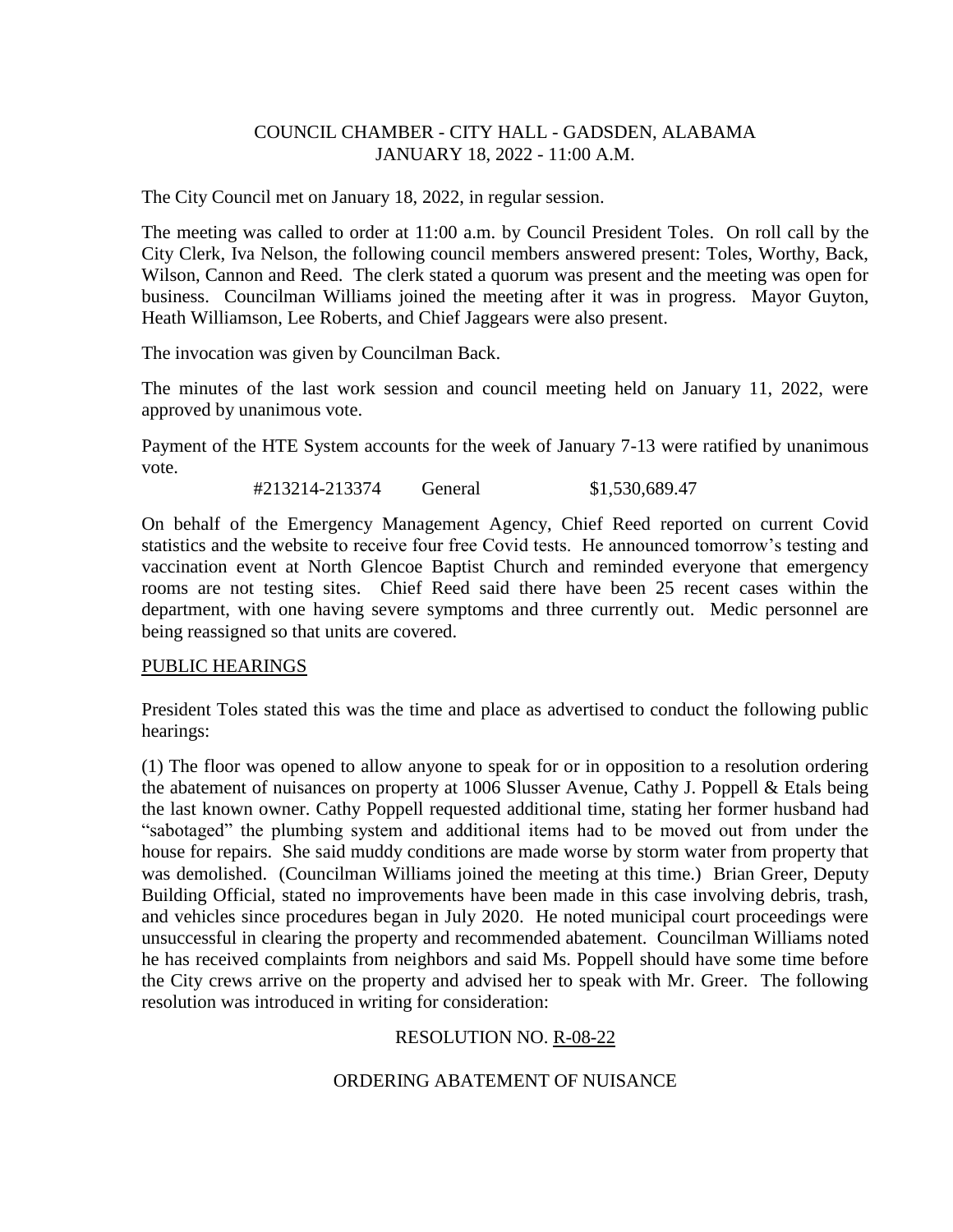(Ordering Abatement of Nuisance - Trash and Debris - 1006 Slusser Avenue - District 2 - Cathy J. Poppell & Etals)

Councilman Williams moved to adopt the resolution as introduced, which motion was seconded by Councilman Wilson and unanimously adopted.

(2) The floor was opened to allow anyone to speak for or in opposition to a resolution ordering the abatement of nuisances on property at 614 Tidmore Bend Road, Steven Ray Huie being the last known owner. Brian Greer, Deputy Building Official, stated no improvements have been made on this trash and debris case since procedures began in May 2021. He said municipal court procedures had not been successful in getting the debris removed and recommended abatement. The following resolution was introduced in writing for consideration:

### RESOLUTION NO. R-09-22

### ORDERING ABATEMENT OF NUISANCE

(Ordering Abatement of Nuisance - Trash and Debris - 614 Tidmore Bend Road - District 2 - Steven Ray Huie)

Councilman Williams moved to adopt the resolution as introduced, which motion was seconded by Councilman Worthy and unanimously adopted.

(3) The floor was opened to allow anyone to speak for or in opposition to a resolution ordering the abatement of nuisances on property at 2802 Waters Avenue, the State of Alabama, subject to rights of redemption of Martha Jacobs, and/or heirs if deceased, being the last known owners. Brian Greer, Deputy Building Official, stated no improvements have been made since procedures began in July 2020, and recommended abatement. The following resolution was introduced in writing for consideration:

### RESOLUTION NO. R-10-22

### ORDERING ABATEMENT OF NUISANCE

(Ordering Abatement of Nuisance - 2802 Waters Avenue - District 6 - State of Alabama; Rights of redemption of Martha Jacobs and/or heirs, if deceased)

Councilman Cannon moved to adopt the resolution as introduced, which motion was seconded by Councilman Reed and unanimously adopted.

(4) The floor was opened to allow anyone to speak for or in opposition to a resolution ordering the abatement of nuisances on property at 1805 Lookout Circle, Donald and Kay Walker being the last known owners. Brian Greer, Deputy Building Official, stated no improvements have been made in this case involving multiple vehicles since procedures began in August 2020. He said municipal court procedures had not been successful in getting the debris removed and recommended abatement. The following resolution was introduced in writing for consideration: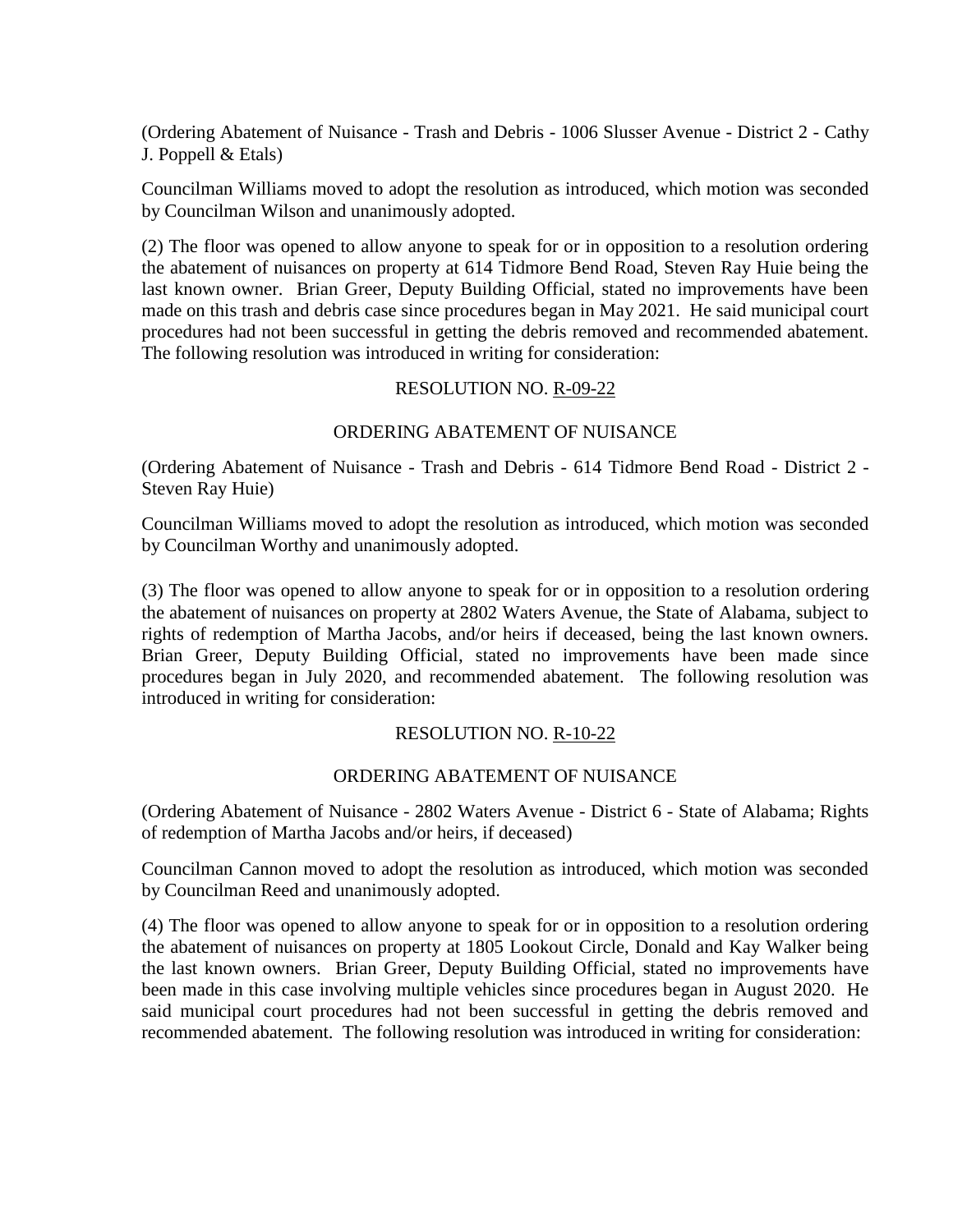# RESOLUTION NO. R-11-22

## ORDERING ABATEMENT OF NUISANCE

(Ordering Abatement of Nuisance - Multiple vehicles - 1805 Lookout Circle - District 7 - Donald & Kay Walker)

Councilman Reed moved to adopt the resolution as introduced, which motion was seconded by Councilman Cannon and unanimously adopted.

(5) The floor was opened to allow anyone to speak for or in opposition to a resolution assessing a nuisance abatement lien on property at 211 Argyle Circle, Sheila Freeman Summerville, subject to a mortgage in favor of Champion Mortgage, being the last known owners. No one spoke. The following resolution was introduced in writing for consideration:

### RESOLUTION NO. R-12-22

### ASSESSING NUISANCE ABATEMENT LIEN AGAINST PROPERTY

(Assessing Nuisance Abatement Lien for Rehabilitation Work - \$16,097.00 - 211 Argyle Circle - District 5 - Sheila Freeman Summerville, subject to a mortgage in favor of Champion Mortgage)

Councilman Wilson said the city occasionally performs work on higher value structures, rather than demolition, to eliminate nuisances. Brian Greer joined him in explaining how this option is determined and potential actions the city can take to protect its investment.

Councilman Wilson moved to adopt the resolution as introduced, which motion was seconded by Councilman Back and unanimously adopted.

### RESOLUTIONS PRESENTED FOR CONSIDERATION

(1) A resolution appointing Cynthia Toles, Deverick Williams, Johnny Cannon, and Ben Reed to the Gadsden Commercial Development Authority was introduced in writing. Councilwoman Toles moved to substitute the following ordinance, which motion was seconded by Councilman Reed and unanimously carried:

### RESOLUTION NO. R-13-22

### APPOINTING MEMBERS TO GADSDEN COMMERCIAL DEVELOPMENT AUTHORITY

(Appointing Ben Reed to replace Harry McLendon - Appointing Johnny Cannon to replace Eric Wright - For terms ending November 7, 2022 - Note: Bylaws provide that if council members are appointed, their terms will expire at the end of the council term)

Councilman Williams moved to adopt the resolution as introduced, which motion was seconded by Councilman Reed and adopted by the following vote: AYES: Toles, Williams, Back, Wilson, Reed NAYS: None

ABSTENTIONS: Worthy, Cannon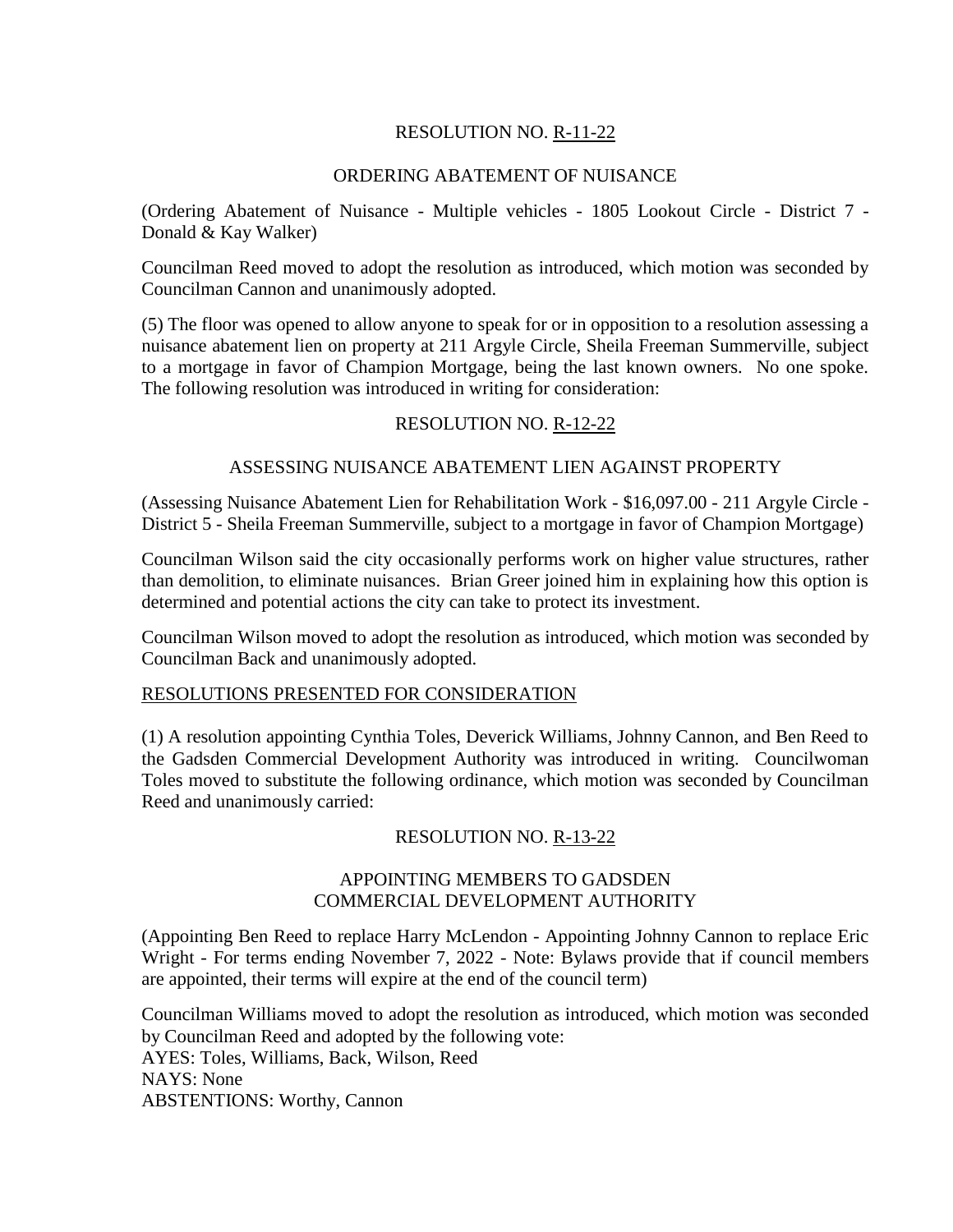# PUBLIC

Joseph Cole said city employees had advised him the Juneteenth holiday has not been approved, noting the county and other area municipalities will observe it. He asked if an opening date has been set for the newly constructed East Gadsden Community Center, noting he was first told 2020 or early 2021. Mr. Cole said a master electrician told him he's never been called to perform work or given an opportunity to bid on city jobs.

President Toles responded and explained the Juneteenth holiday has not been discussed by the council as a body. She noted the question concerning bidding would be an administrative matter. After a short discussion, Heath Williamson, City Engineer, provided an update. He said the opening of the East Gadsden Community Center is anticipated in the near future and related the history involved with discontinuing the original contractor. The pandemic caused supply delays but final inspections are underway with the current contractor. Extensive training will be provided to staff concerning highly technical systems in the building. Mr. Williamson also explained bid procedures, which include newspaper advertisements and compliance with public bid laws. There is also a process for potential bidders to request notification and smaller contractors can participate under prime contractors until they obtain proper licensing. Councilman Williams added many steps are taken for inclusion of certified minority businesses. Several council members advised they didn't have a problem with Mr. Cole asking questions, and President Toles agreed but questioned why local citizens don't come instead of calling him to come from Atlanta.

### MAYOR AND COUNCIL REMARKS

President Toles announced changes in the garbage collection schedule due to yesterday's holiday.

Councilman Wilson thanked Harry McLendon and Eric Wright for their service on the Commercial Development Authority. He explained the bylaws provide for service by council members and term expirations coincide with the end of the council term. Councilman Reed said he had agreed to serve for an eight month period. Councilman Cannon said he is glad to serve and will work to seek additional development in Alabama City. Councilman Williams noted his prior service and support for the agency, pointing out private business owners decide where they will locate. Mayor Guyton encouraged the public to seek information from reliable sources rather than social media.

Councilman Worthy thanked the city engineer for his explanations and encouraged businesses in his district to submit bids for city projects.

Councilman Williams apologized to Mr. Cole for his earlier request to take his seat after his comments. He explained his objection was mostly about council procedures and his reluctance to see department heads asked to give impromptu updates. Councilman Williams urged the importance the community center being "done right" as opposed to hurriedly. He affirmed the council has not discussed the Juneteenth holiday.